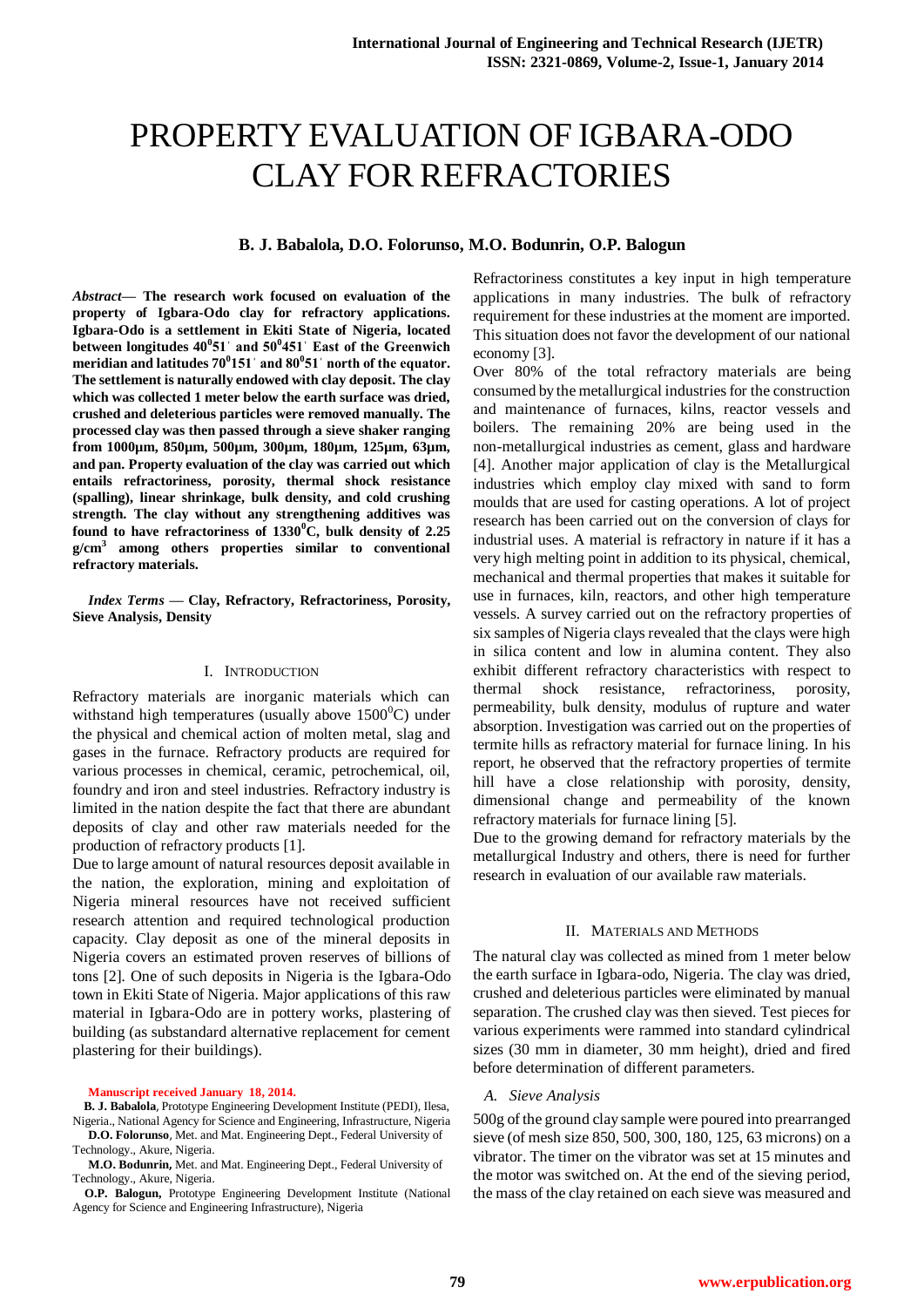## **PROPERTY EVALUATION OF IGBARA-ODO CLAY FOR REFRACTORIES**

percentage retained on each sieve was calculated. Table 3.1 shows the sieve analysis.

### *B. Apparent Porosity*

The test samples of the clay were prepared and air dried for 24 hours. The samples were then oven dried at  $110^{0}$ C for 24 hours. The samples were fired to a temperature of  $1100^{\circ}$ C, cooled and then transferred into a 250 ml beaker in an empty vacuum dessicator. Water was then introduced into the beaker until the test pieces were completely immersed. The specimen was allowed to soak in boiled water for 30 minutes being agitated from time to time to assist in releasing trapped air bubbles. The specimen was transferred into an empty vacuum desiccator to cool. The soaked weight (W) was recorded. The specimen was then suspended in water using beaker placed on balance. This gave suspended weight (S). The apparent porosity was calculated using the equation stated below:

**Apparent Proosity** = 
$$
\frac{W-D}{W-S}
$$
 × 100 (i)

Where  $W =$  Soaked Weight

 $D = Dried Weight$ 

 $S =$ Suspended Weight

## *C. Bulk Density*

The clay samples were air-dried for 24 hours and then oven dried at  $110^0$ C, cooled in a dessiccator and weighed to the accuracy of 0.001 g (dried weight) after which the sample were heated in a boiling water contained in a beaker for 30 minutes so as to release the trapped air. The samples were cooled and soaked weights (W) were taken. The bulk density was calculated by the equation below:

**Bulk Density** = 
$$
\left(\frac{D\rho w}{W-S}\right) g/cm^3
$$
........ (ii)

## *D. Cold Crushing Strength*

Cylindrical test pieces were prepared to a standard size (30 mm in diameter, 30 mm in height). The test pieces were fired in a furnace at  $1,100^{\circ}$ C and the temperature maintained for 6 hours. The specimen was placed on a compressive tester and load was applied axially by turning the hand wheel at a uniform rate till failure occurs. The manometer readings were recorded. Cold crushing strength (CCS) was calculated from the equation stated below;

$$
CCS = \frac{\text{Maximum Load (KN)}}{\text{Cross Sectional Area (m2)}} \dots \dots \dots \text{(iii)}
$$

## *E. Refractoriness Test*

Test pieces measuring 30 mm height by 30 mm diameter were prepared, dried and fired to temperature of  $900^{\circ}$ C in a muffle furnace maintained for 10 minutes. The temperature is then raised to above  $1000^{\circ}$ C at a rate of  $10^{\circ}$ C per minute. The melting point of the refractory is determined indirectly through comparison with so-called Seger Cones (PCE-Pyrometric Cone Equivalent).

## *F. Thermal Shock Resistance*

The clay samples were prepared and inserted in a furnace which has been maintained at temperature of 900  $\mathrm{^{0}C}$ . The temperature was maintained for 10 minutes. The samples were removed with a pair of tongs from the furnace one after the other and then cooled for 10 minutes on firebrick. The samples were returned into the furnace for further heating. This process was continued until the test pieces were readily pulled apart in the hands. The number of cycles of heating and cooling possibly attained by the clay was recorded.

## *G. Chemical Analysis*

Atomic Absorption Spectrophotometer (AAS) was used in viewing the chemical composition of the clay. The percentage compositions of the clay are given in Table 3.3. It is a method of classifying materials. It shows whether a brick/clay is a typical silica, magnesite, dolomite, chrome, or fireclay product, or, say, a composite brick (such as chrome-magnesite).

#### III. RESULTS

If you are using *Word,* use either the Microsoft Equation Editor or the *MathType* add-on (http://www.mathtype.com) for equations in your paper (Insert | Object | Create New | Microsoft Equation *or* MathType Equation). "Float over text" should *not* be selected.

Table 1 Sieve Analysis of Igbara - Odo Clay

| <b>MESH</b><br><b>SIZE</b> | <b>MASS</b><br>RETAINED(G) | %<br><b>RETAINED</b> | %<br>PASSING | <b>MULTIPLIER</b> | PRODUCT |
|----------------------------|----------------------------|----------------------|--------------|-------------------|---------|
| 1MM                        | 22.44                      | 4.47                 | 95.51        | 5                 | 5       |
| 850MICRON                  | 40.10                      | 8.02                 | 87.49        | 7                 | 5.95    |
| 500MICRON                  | 98.57                      | 19.72                | 67.78        | 20                | 10      |
| 300MICRON                  | 103.6                      | 20.72                | 47.06        | 35                | 10.5    |
| 180MICRON                  | 130.9                      | 26.18                | 20.88        | 50                | 9       |
| 125MICRON                  | 81.22                      | 16.24                | 4.64         | 70                | 8.75    |
| <b>63MICRON</b>            | 17.78                      | 3.56                 | 1.08         | 145               | 9.135   |
| PAN                        | 5.3                        | 1.06                 |              |                   |         |

| Table 2 showing Properties of Igbara - Odo clay |  |  |  |  |  |  |
|-------------------------------------------------|--|--|--|--|--|--|
|-------------------------------------------------|--|--|--|--|--|--|

| S/N            | <b>PROPERTIES</b>                 | xl    | $_{\rm X2}$ | X3     | <b>AVERAGE</b> | *FIRECLAY |
|----------------|-----------------------------------|-------|-------------|--------|----------------|-----------|
|                |                                   |       |             |        | <b>VALUE</b>   |           |
| 1              | THERMAL SHOCK RESISTANCE          | $+21$ | $+23$       | $+19$  | $+21$          | 20-30     |
| $\overline{2}$ | <b>APPARENT POROSITY</b>          | 36.68 | 35.30       | 37.10  | 36.36          | 20-30     |
| 3              | BULK DENSITY (G/CM <sup>3</sup> ) | 2.10  | 2.35        | 2.30   | 2.25           | 2.29-2.36 |
| 4              | REFRACT'( <sup>0</sup> C)         | 1300  | 1360        | 1330   | 1330           | 1500-1700 |
| 5              | FLS(%)                            | 8.8   | 9.0         | 8.6    | 8.8            | $7 - 10$  |
| 6              | CCS                               | 236.9 | 253.84      | 248.14 | 246.32         | 352-564   |

\*Fireclay-Sourced: Chester (1983)

REFRACT'  $(^{0}C)$  – REFRACTORINESS FLS – FIRED LINEAR SHRINKAGE (%) CCS - COLD CRUSHING STRENGHT (KG/CM<sup>2</sup>)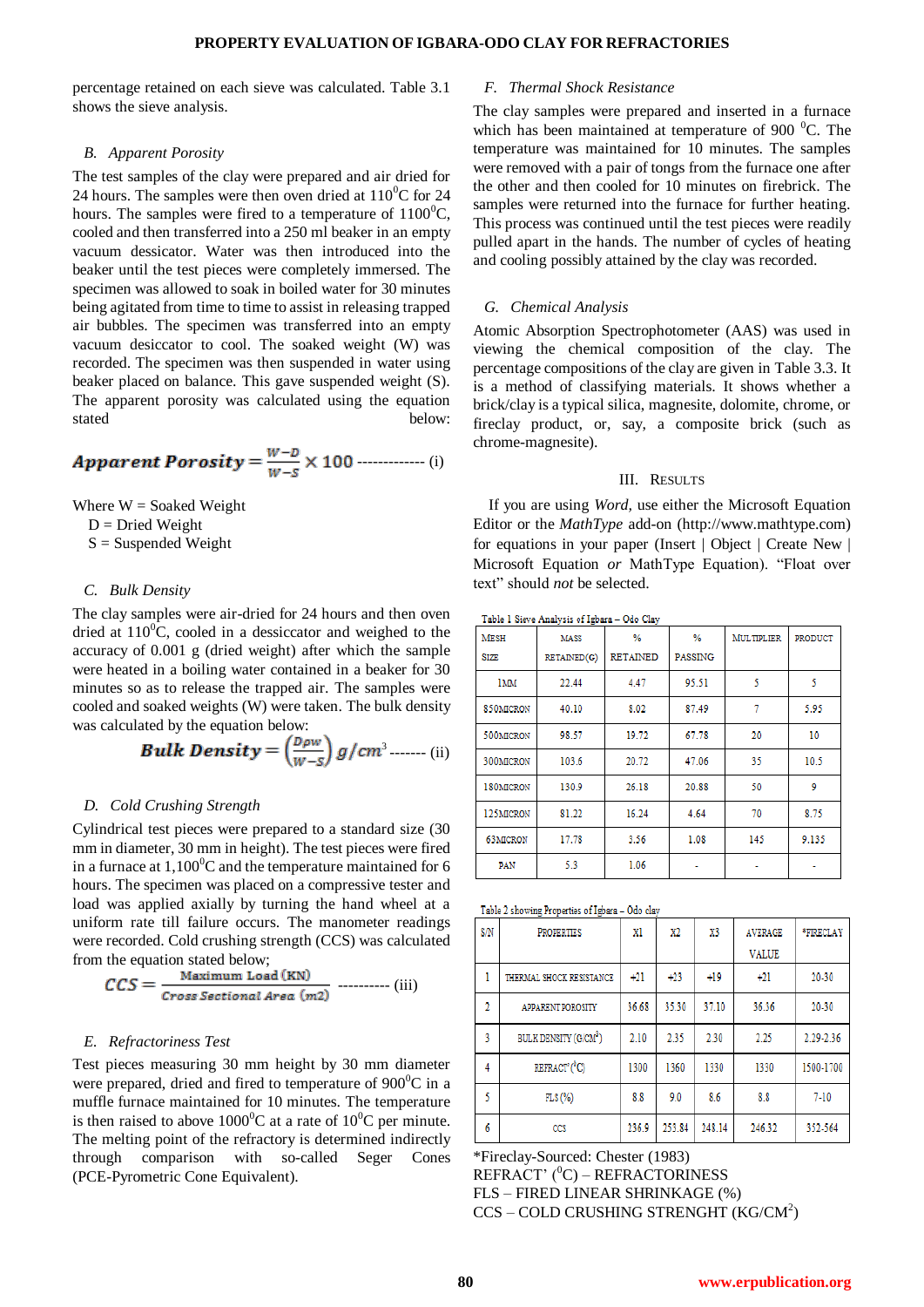# *A. Sieve Analysis*

The clay sample was mostly retained at the 180μm sieve showing good proportion of the clay being refined as shown in Table 3.1 above.

# *B. Chemical Analysis*

Table 3 shows the chemical composition of the clay sample. From its chemical composition, the clay fall under Aluminum-silicate type of clay because of its high value of aluminum-oxide and silicon oxide which are highest among other chemical composition of the clay.

| <b>COMPOSITION</b>             | PERCENTAGE (%) |
|--------------------------------|----------------|
| SiO <sub>2</sub>               | 54.6           |
| AL <sub>2</sub> O <sub>3</sub> | 26.10          |
| $FE_2O_3$                      | 1.50           |
| TIO <sub>2</sub>               | 1.87           |
| CAO                            | 0.15           |
| <b>MGO</b>                     | 0.20           |
| $K_2O$                         | 1.06           |
| NA <sub>2</sub> O              | 0.04           |
| LOI                            | 10.70          |

# Table 3 showing chemical analysis of Igbara-Odo clay

# *C. Thermal Shock Resistance*

The test showed that Igbara – Odo clay resist spalling up to 20 cycles which is brought about as a result of uniform heating and cooling as shown in Table 3.2.

The thermal shock resistance value is within the acceptable values of 20-30 cycles as reported by [6].

# *D. Refractoriness*

The average refractoriness of Igbara – Odo clay is given as  $1,330^{\circ}$ C in Table 3.2. This is low compared to the values quoted for fireclay which is within  $1,500^{\circ}$ C –  $1,700^{\circ}$ C [5]. With this quotation, it implies that Igbara – Odo clay is not suitable for application in furnaces carrying out operations and melting operations at elevated temperature beyond  $1,300^{\circ}$ C. The clay possesses low refractoriness due to its high apparent porosity value and the presence of particles such as  $Fe<sub>2</sub>O<sub>3</sub>$ , TiO<sub>2</sub>, K<sub>2</sub>O, Na<sub>2</sub>O and others.

# *E. Porosity*

There are a number of factors that are known to affect the porosity of refractory raw materials, especially fireclays. Some of the factors include the clay composition, size and shapes of particles, ramming pressure, and the reaction occurring on firing. The porosity measures the ease with which liquid and gas slip through the refractory material [7]*.* Porosity affects the strength of refractory material as well as its insulating capabilities. The average apparent porosity was determined to be 36.36% as shown in Table 3.2, and it was found to out of range as quoted by [6] to be 20% - 30% for fire clay or with most refractory bricks. The high apparent porosity value will create room for penetration molten metal, molten slag, and flue gases and this will corrode the refractory bricks faster if applied in melting furnaces.

# *F. Bulk Density*

The bulk density was determined, and was found to obtain an average value of  $2.25g/cm^3$  as shown in Table 3.2. The average bulk density of Igbara- Odo clay falls within the range quoted for high alumina refractoriness, 2.2 – 2.8 g/cm3, as reported by [8]

# *G. Linear Shrinkage*

The average value of the fired linear shrinkage of Igbara – Odo clay is 8.8% as shown in Table 3.2, which is within the allowable range,  $7 - 10\%$  for fireclay as given by [6]. This firing shrinkage always gives an indication of the firing efficiency.

# *H. Cold Crushing Strength*

The average value obtained for Igbara – Odo clay is 246.32Kg/cm2 which is low compared to standard values quoted by [6] as within range of 352Kg/cm2-564Kg/cm2. Cold crushing strength of refractory materials correlates closely with abrasion and loading resistance, an important property to be considered in furnace lining. It implicates that it cannot withstand resistance to damages of edges and corners of the refractory clay due to movement of load. This is an indication of low mechanical strength.

# IV. CONCLUSION

This research work determines the property evaluation of igbara-odo clay for refractories. From the overall experimental analysis carried out, it was observed that some of the properties of the clay have reasonable values compared to the imported refractory material (Fireclay).

The properties of the clay such as thermal shock resistance, bulk density, fired linear shrinkage as shown in Table 2 were found to exhibit similar features with fireclay as reported by [6].

The clay possesses a high apparent porosity value as shown in Table 2, a low duty refractoriness value which indicates high insulating capability of the clay and low thermal conductivity.

From failure analysis concept, the value  $246.32 \text{ kg/cm}^2$ exhibited by the material as against  $(352-564)$  kg/cm<sup>2</sup> reported by [6] obtained for cold crushing strength cannot be sustained at elevated temperature. This implies that the load which the material can withstand at elevated temperature drops before reaching its refractoriness value.

Chemical analysis conducted for the clay indicated high silica content which is higher than 40% as reflected in Table 2, and therefore classified as acidic refractory.

A significant discovery is that the clay can be used as insulating refractory material in furnace lining as it cannot be applicable in inner core (hot zone) lining of the furnace.

It can find extensive use in lining of soaking pits and reheating furnaces, safety lining of steel ladles and kilns in